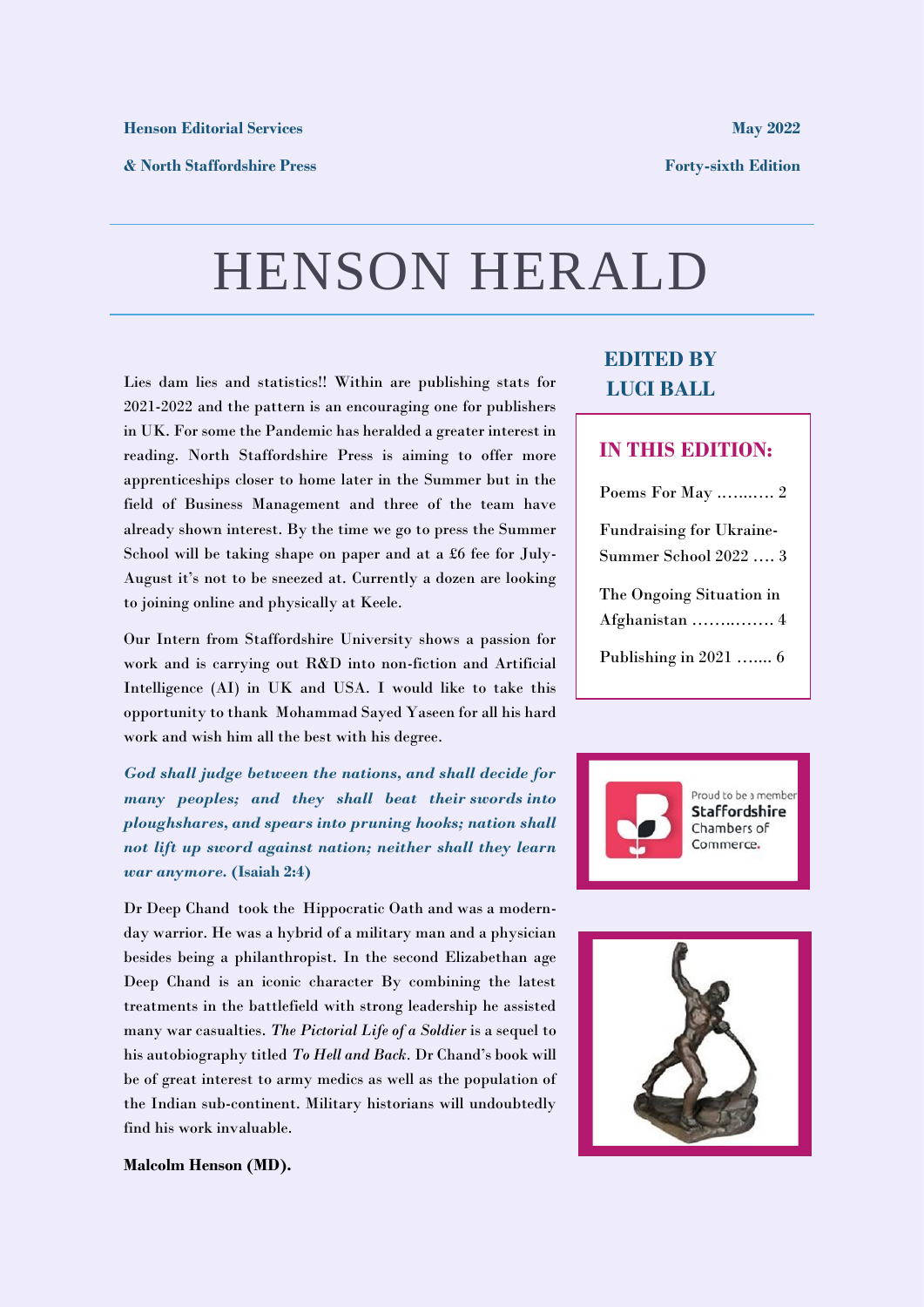### POEMS FOR MAY

### **'In May' – William Henry Davies**

Yes, I will spend the livelong day With Nature in this month of May; And sit beneath the trees, and share My bread with birds whose homes are there;

While cows lie down to eat, and sheep Stand to their necks in grass so deep; While birds do sing with all their might,

As though they felt the earth in flight. This is the hour I dreamed of, when I sat surrounded by poor men; And thought of how the Arab sat Alone at evening, gazing at The stars that bubbled in clear skies;

And of young dreamers, when their eyes

Enjoyed methought a precious boon In the adventures of the Moon Whose light, behind the Clouds' dark bars,

Searched for her stolen flocks of stars. When I, hemmed in by wrecks of men, Thought of some lonely cottage then Full of sweet books; and miles of sea, With passing ships, in front of me; And having, on the other hand, A flowery, green, bird-singing land.

#### **'May' – Christina Rossetti**

I cannot tell you how it was, But this I know: it came to pass Upon a bright and sunny day When May was young; ah, pleasant May!

As yet the poppies were not born Between the blades of tender corn; The last egg had not hatched as yet, Nor any bird foregone its mate.

I cannot tell you what it was, But this I know: it did but pass. It passed away with sunny May, Like all sweet things it passed away,

And left me old, and cold, and gray.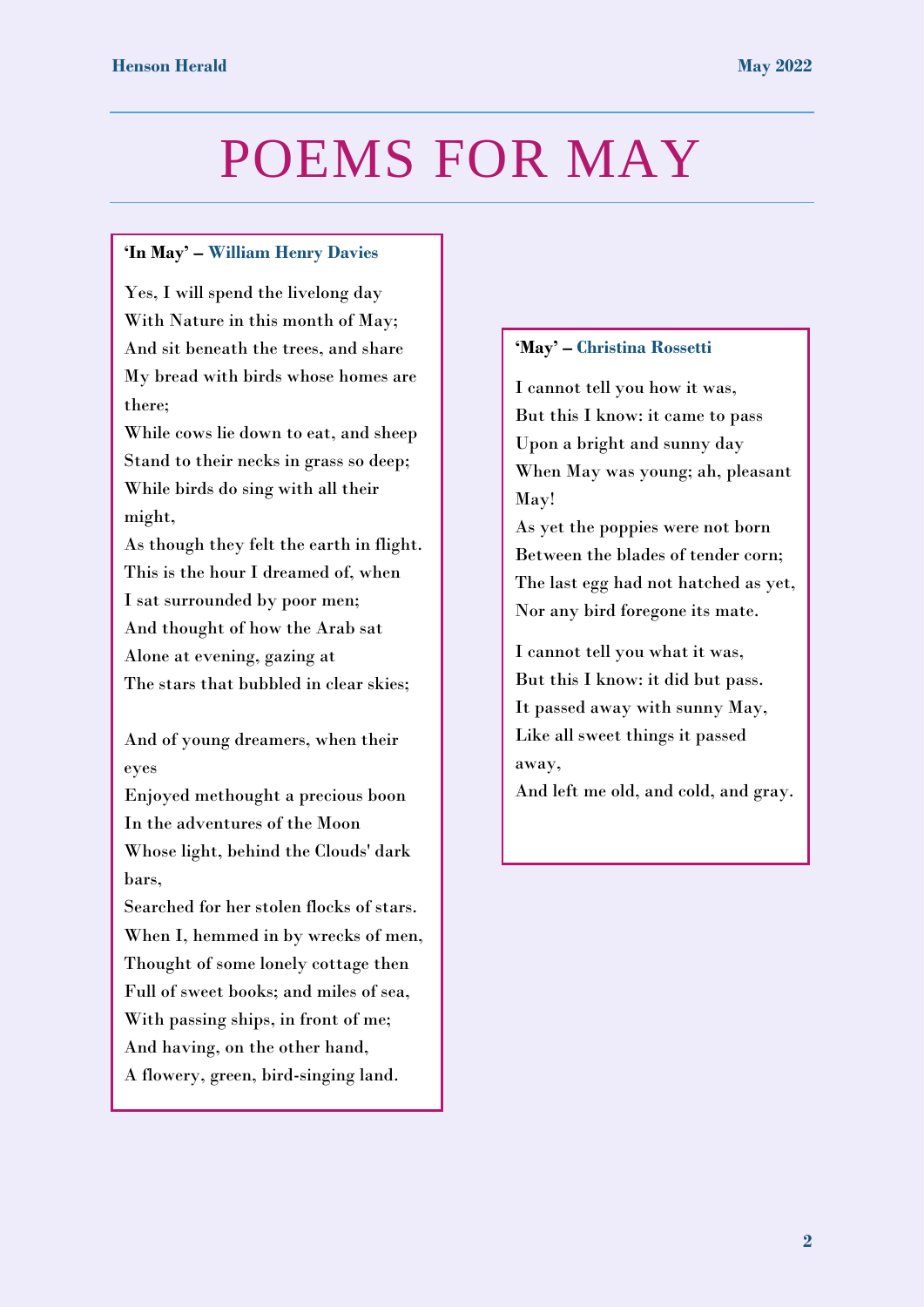# FUNDRAISING FOR UKRAINE

On the 13th May we hosted a coffee morning that was well received and attended in efforts to raise money for Ukraine.

The morning was a great success, and we raised a total of £500 which will be sent to Ukraine via Christian Aid. Below is a picture from the morning.



This month we also received the great news that a number of students from Mariupol, Ukraine have confirmed that they will be virtually attending this years Summer School, free of charge of course.

We look forward to meeting and engaging with these students and collaborating on our publishing ideas.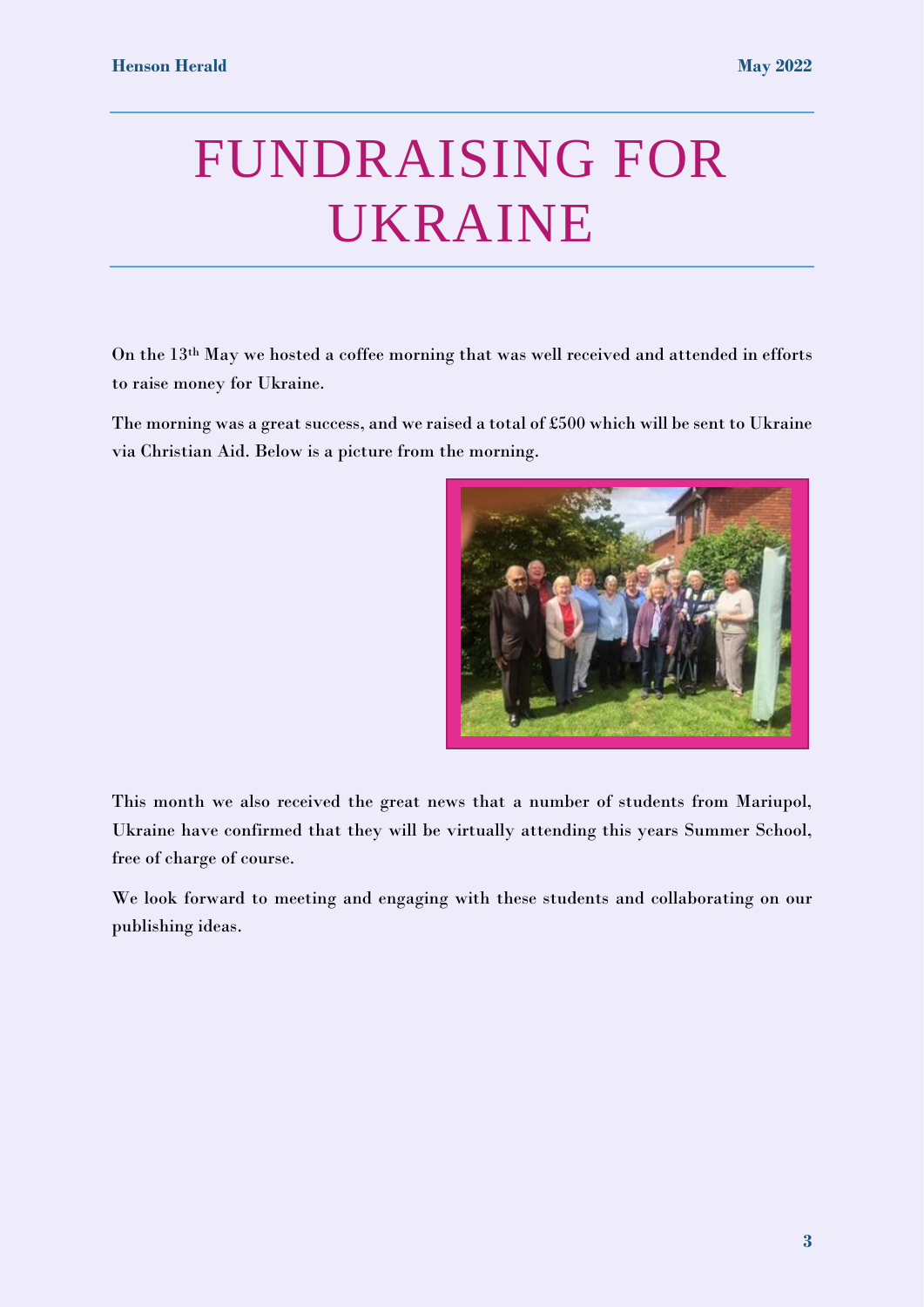# THE ONGOING SITUATION IN AFGHANISTAN

#### *A piece written by Sadaat.*

When the Taliban took over the power in Afghanistan, tens of thousands of Afghans fled the country due to fear from Taliban. This fear was due to Taliban's past brutality and breach of human rights during their rule in 1996-2001 and afterwards fighting the former Afghan government including the US and its allies resulting to killing of lots of people including innocent people.

Afghanistan is a country with different ethnic groups such as Pashtun, Tajik, Hazara, Uzbek and etc. The Taliban have monopolized the power and do not give contribution to other ethnic groups in the key government posts other than their leaders and fighters within their structure. As this group is formed mainly from Mullah and Mawlawi (religious leaders) and they are mainly from Pashtun ethnicity, all of the key government posts are given to them. Although they are only educated of religious issues not science and technology which this caused lots of educated people to sit home, some fled the country, and some burnt their educational documents as were frustrated.

Some Tajik ethnics have announced resistance against the Taliban under the name of national resistance in some areas in the north of the country after the Taliban took over the power. This escalated when their negotiations failed over the formation of an allinclusive government. They sometimes ambush the Taliban and so far many clashes have taken place between them.

By coming of Taliban, The poverty has reached its highest rate. People are selling their children and some their kidneys to survive. Unemployment is increasing day by day. Thousands of people are still fleeing the country every day for Iran or Pakistan to survive. Although, they know that there are a lot of restrictions for refugees in these countries.

The Taliban do not respect the human rights. They have detained and killed lots of former employees of the government. They have closed the doors of schools for the girls. They do not allow women to have part in the government. The national flag of the country is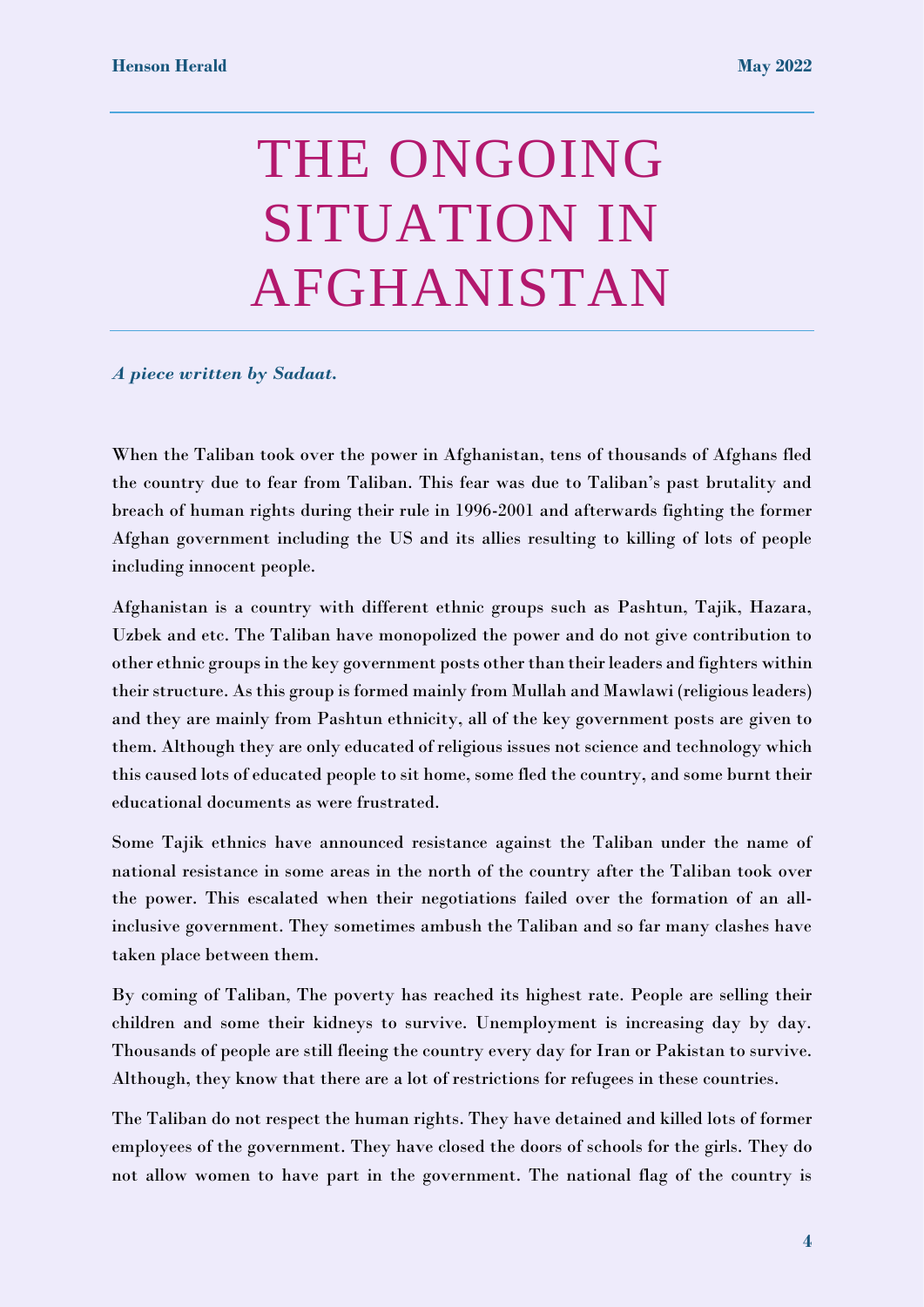removed from governmental places and is believed by them to be related to the former government although it has a history of nearly a century. Many people were beaten accused of carrying the flag. The barbers have been warned not to give haircuts to people as westerners and advising people not to shave their beards, should put a hat or turban on their heads and even forcing people to come to Jummat (praying together in a mosque) in some areas. Also, desert courts are taking place by them at some provinces.

They are religious extremists who implement the Islam holy religion in a different way which is really shameful for us. The Islam does not say what they do now. They are the ones who studied Islam in an extremist way in Haqqania Madrassa and other Madrassas in Pakistan where extremists are produced and that is why they are so tough. It has almost been nine months they are in power but still none of the countries have recognised them as they are constantly seeking recognition.

But still some people are happy with Taliban. The reasons of their happiness are due to the past corruption, unreasonable detentions or detentions based on personal enmity, NATO bombardments on civilians' houses, robbery, kidnapping and etc during the former government backed by the US in Afghanistan. And now the ensured security by the Taliban across the country. The crimes rate such as killing of people, robbery, kidnapping, and etc has fallen to its lowest in the country.

They are allegedly having some domestic oppositions over the power amongst them. Actually the Taliban structure is consisted of two influential leaders, Mulla Abdul Ghani Baradar who is acting as first deputy prime minister of Afghanistan and Sirajuddin Haqqani, the interior minister. But they have kept it secret and out of access of media.

The former president along with his cabinet escaped the country and left the people in this situation. We lost our army, troops and weapons.

Anyway the people are the main victims of this situation.

**Sadaat.**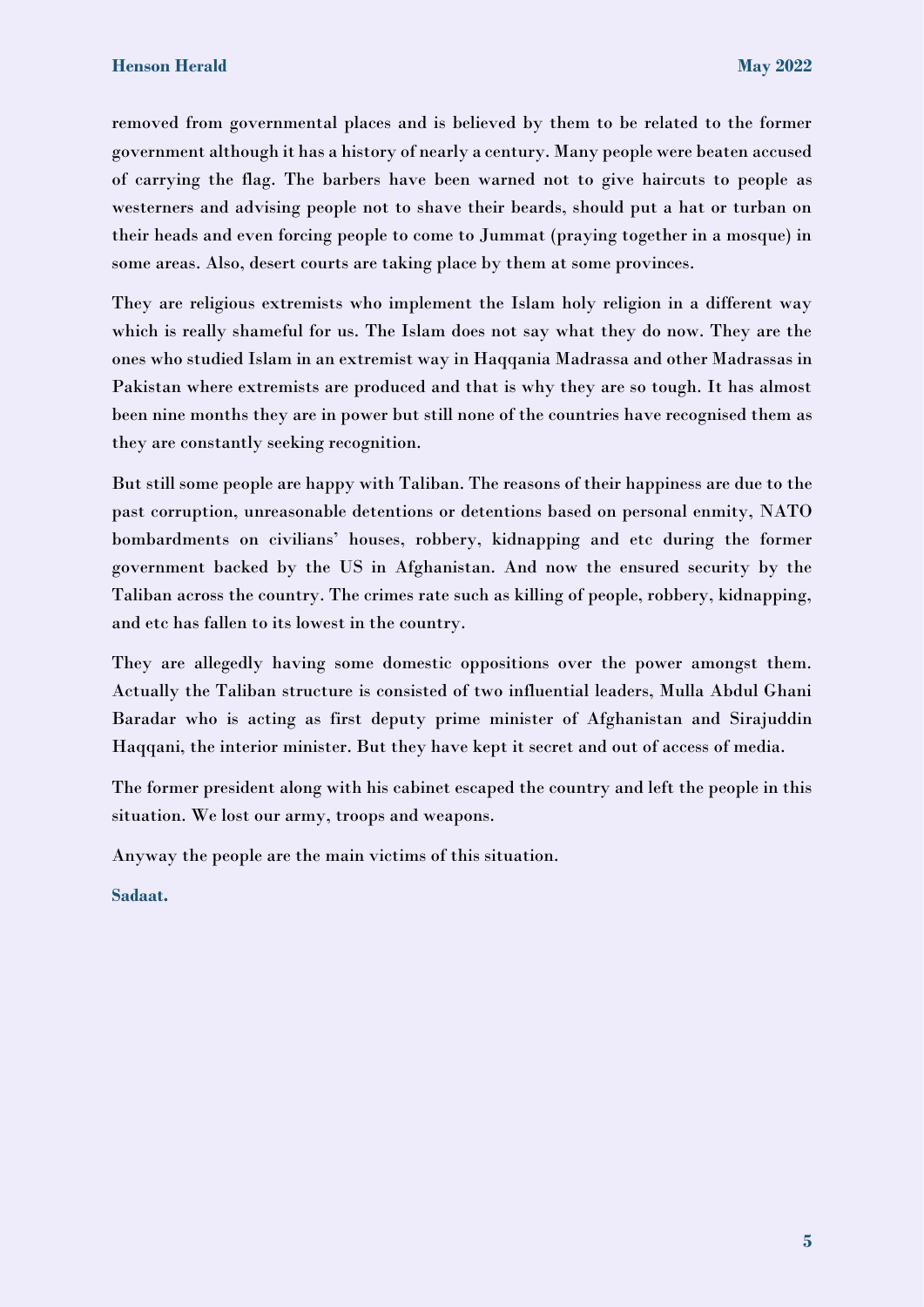# PUBLISHING IN 2021

The Publishers Association has released *[Publishing in 2021](https://d2jy0f04.na1.hubspotlinks.com/Ctc/GF+113/d2jy0f04/VWz6VC2mJdQGW5KTnsV65NPLtW33LWhB4J9yz3N1FQ0tB3q90JV1-WJV7CgXg8W1z_cfL1HP0kWVDn-NK3YgYYcW28q1cS4Q83vSW6-bmyQ39zLyWW7Sb1Rz8TNczFW5X1H-d6xmDspVJR2LD96h3ztW3DHLls8nd0HcW2j5wKh5qRjfHW1N5FVf23bqXHW4_QJhj4ylB6wW1RzT6q2JWHwKW5nBZH51PD643W4JFFRp12Gjz9W3JvMFC63br74VpbCct741yXfW98JSrF45d-s3W3Z54c5535b9vW3X8H7x4qHQkpW7rP_F966Xx5kW4bsgz_7vPs98VF-lbD53xK7jW7hgLL417btC6W4fQqFb4N9gBNW2DJRCv60cf-PW138N2F2qWfqcW5BJtV88z074NW1qMD3R3M-5NK33bv1)*.

A shortened version of our annual industry statistics, *Publishing in 2021* features key numbers and commentary around sales income, formats and key export markets.

UK publisher sales rose 5% to £6.7 billion in 2021, a new high for the industry. This included books, journals and rights/co-editions sales combined.

Total UK sales income rose 7% to £2.7 billion. Total export sales income rose 2% to £3.8 billion.

Key findings include:

- Total print up  $5\%$  to £3.5 billion
- Total digital up 5% to £3.2 billion
- Total academic up 4% to £3.5 billion
- Total education up 5% to £552 million
- Consumer books up 4% to £2.2 billion
- Fiction up 7% to £733 million
- Non-fiction up 1% to £1.1 billion
- Children's up 7% to £425 million
- Audio downloads up 14% to £151 million

The report received wide coverage, examples of which can be found on the **[BBC News](https://d2jy0f04.na1.hubspotlinks.com/Ctc/GF+113/d2jy0f04/VWz6VC2mJdQGW5KTnsV65NPLtW33LWhB4J9yz3N1FQ0tB3q90JV1-WJV7CgDrpW4pRx8f4Jt1jZN5P6sb5Flj4qW3PKVt52cfS8qW8tmmgB3KbWS2W1SCT5_50rvyKW5f0J6Y6lV5QpVDHyYx2MjFS_W1lwh6x2KY16VW8WCPRd8MqRFMW8jZ6sh20sH9lW9fB1t16gw-c6W3C5b4g8XLc6gW8FsBGQ331krvVw4WgZ29Yxm9VtzPN96gpQQrW1kGDkl4zJdflW7clQ962yK2mKW4t236R7NGgN4W8pMXKC6VYqkZW6t5DzL3WStTtW4k9SYm676sMwW2wc4gV2BBZmGW5pqcWx15WsB3W21mgDj6xqmjBW6pRkmK3HjsKWW79nVVw7cvgGXW4k2z922GZxWpW5rLqDQ28pBLh3cYB1)  [website](https://d2jy0f04.na1.hubspotlinks.com/Ctc/GF+113/d2jy0f04/VWz6VC2mJdQGW5KTnsV65NPLtW33LWhB4J9yz3N1FQ0tB3q90JV1-WJV7CgDrpW4pRx8f4Jt1jZN5P6sb5Flj4qW3PKVt52cfS8qW8tmmgB3KbWS2W1SCT5_50rvyKW5f0J6Y6lV5QpVDHyYx2MjFS_W1lwh6x2KY16VW8WCPRd8MqRFMW8jZ6sh20sH9lW9fB1t16gw-c6W3C5b4g8XLc6gW8FsBGQ331krvVw4WgZ29Yxm9VtzPN96gpQQrW1kGDkl4zJdflW7clQ962yK2mKW4t236R7NGgN4W8pMXKC6VYqkZW6t5DzL3WStTtW4k9SYm676sMwW2wc4gV2BBZmGW5pqcWx15WsB3W21mgDj6xqmjBW6pRkmK3HjsKWW79nVVw7cvgGXW4k2z922GZxWpW5rLqDQ28pBLh3cYB1)** and at **[The Guardian](https://d2jy0f04.na1.hubspotlinks.com/Ctc/GF+113/d2jy0f04/VWz6VC2mJdQGW5KTnsV65NPLtW33LWhB4J9yz3N1FQ0s55nKvpV3Zsc37Cg-0cW87RMPL5Gm2c8W4jkVmm7Xgw5DW5PNK2f1VM87zF8BQhQwTKybW7vSbvR5YqKSBN6MztgHcg9csW6F-NTW7rY0JmW5FB8XT60yhc7W7Xn0v_5t4jsWMdqN7xswFqJW70PYYs8bxtdzW76bLg29ltCP5W4R5Wqw49WKQzW613tXZ3Gd_sjW6d2hxz7NQKD4W2Gkj0B8RyjqdVwS1vv6KlcNKW5MyPQc7zd09RVMGT7z1kb7J_W20FRhS4bkSHBVjhNMw6q1pH4W6xCg4x3FDxKYV-G7pt8Lp55ZW3Sswz42qmv-XVNSx9T1PW4MMVjq9mL5hJZBnW8C8RD46Qj5gGW45S6nF77MzdvW8vZwkm7nSzf0N7XMfjl_y-VBW3PBXz030GqKmW4S4zyz5syHwmN7rfp8CVDNbGW6sDn2T11j14x37TF1)**.

**The Department for Education announces £270 million in funding for adult numeracy.**

**Malcolm Henson (MD).**